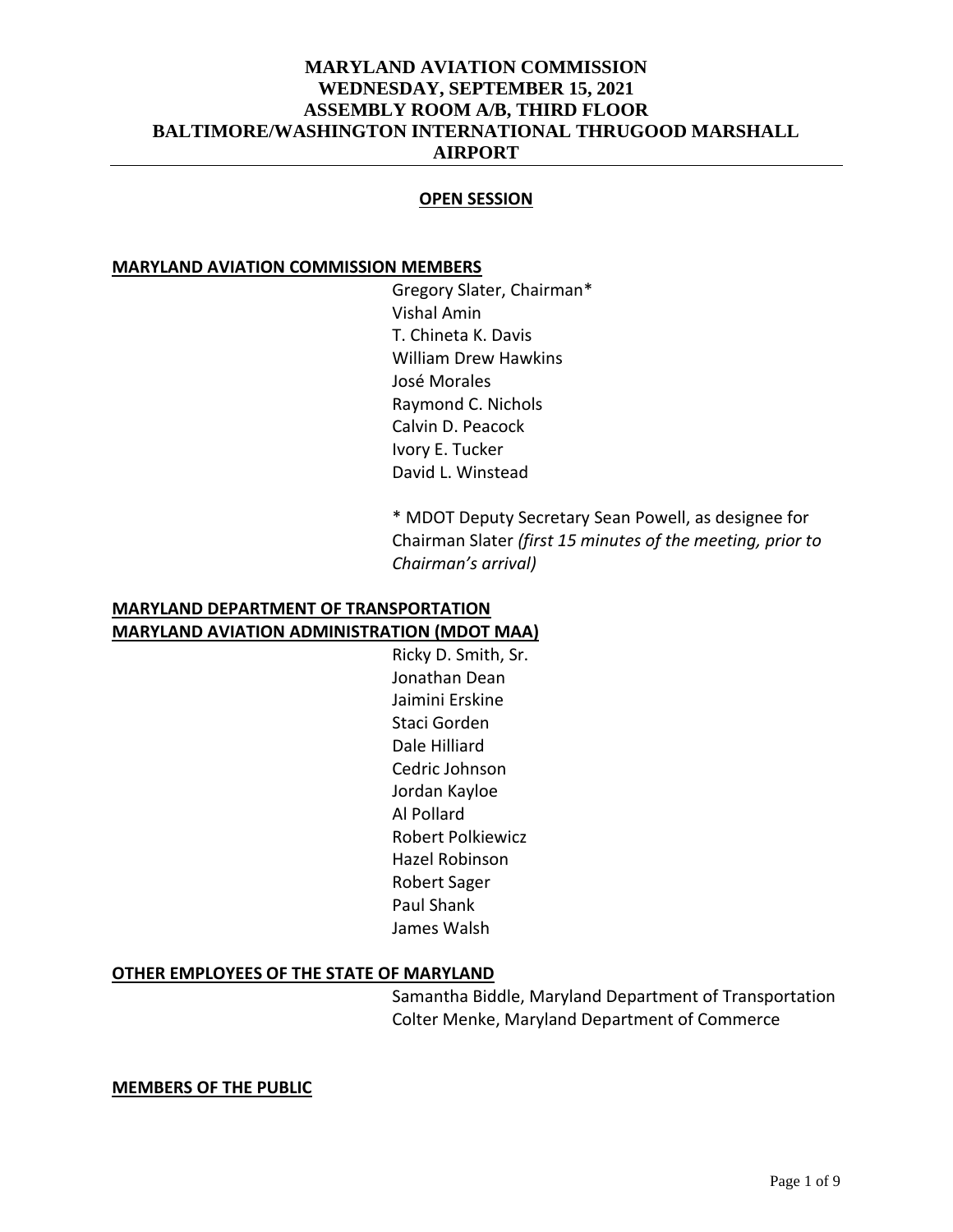Jane Toskes

Deputy Secretary Sean Powell called the meeting to order at 1:01 p.m.

### **WELCOME AND APPROVAL OF MINUTES** – Deputy Secretary Sean Powell

Deputy Secretary Powell welcomed commissioners to the meeting. Upon request for a motion to approve the minutes of the July 14 Commission meeting, it was so moved by Commissioner Winstead, seconded by Commissioner Amin, and approved unanimously.

### **EXECUTIVE DIRECTOR'S REPORT** – Ricky Smith

### Commemoration of 9/11

Mr. Smith took a moment to acknowledge and mark the 20th anniversary of 9/11, which was last weekend.

### Pandemic Recovery

MAA remains focused on health and safety. Leadership is doing all that they can to help ensure the safety of passengers and employees. BWI and MTN have recovered well ahead of what was forecasted. Passenger travel continues to increase. Some days we surpass 2019 numbers. Other indicators of strong recovery – concessions, parking, new airport amenities and new air service. All MAA employees have returned to work. Some have modified work arrangements.

#### Air Service

Airlines are making decisions according to their own recovery plans. International travel is limited, especially to Canada and Europe. Travel to the Caribbean and South America is more robust. New service recently launched by Air Senegal.

#### Legislative Update

MAA is preparing for the annual CTP tour. The CTP details MDOT's draft six-year capital budget. The annual tour of twenty-three Maryland counties and Baltimore City serves as an opportunity for MDOT and the Transportation Business Units to engage with customers about their transportation priorities. It begins with Baltimore City on September 20.

MAA is hopeful that peer-to-peer car sharing legislation is coming soon. MAA is working with Senator Beidle to sponsor peer-to-peer legislation in the 2022 Legislative Session.

**PLANNING & ENGINEERING - Paul Shank** 

Key Projects Update **Taxiway T reconstruction**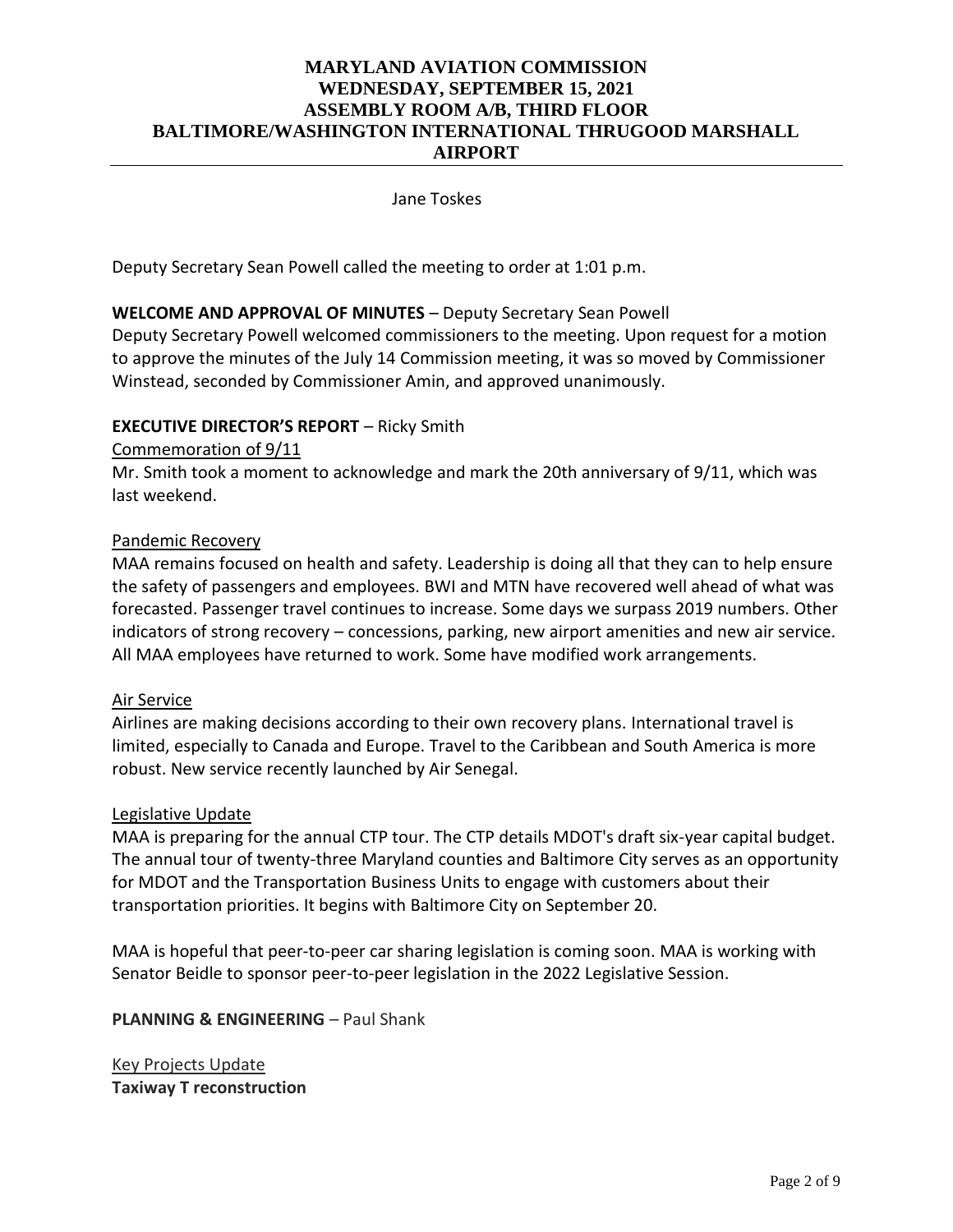## **(Phase 1 – Complete | Phase 2 – Ongoing)**

The project includes new asphalt pavement and new concrete behind gates B2, B4, A1-A5, A7 & A9. Work also includes removal and installation of airfield lighting. A total of five gates are closed in Phase 2.

### Upcoming capital projects:

# **Airline Maintenance Facility and Taxiway F (Phase 1/ Segment 1) – Anticipated schedule is three years.**

Work includes: site development for maintenance facility for Southwest Airlines; utilities will be brought into the site for connection to the facility; construction of perimeter roads will be realigned to allow for both landside and airside access to the facility and connectivity to the existing perimeter road near Taxiway 'W'. In addition, a portion of Taxiway 'F' will be relocated. NORA issued to Alan Myers on August 6, 2021. Pending approval from the Board of Public Works on September 22, 2021.

# **Airline Maintenance Facility and Taxiway F (Phase 1/ Segment 2) – Anticipated schedule is 1+ year.**

Work includes building a new parallel taxiway system. The project will relocate 1,300 feet of Taxiway F from the existing intersection with Taxiway G to a point east of the new taxilane entrance to the airline maintenance facility. It will also address taxiway/runway FAA geometric standards. NORA issued to Alan Myers on August 6, 2021. Pending approval from the Board of Public Works on September 22, 2021.

### **BWI Terminal Restroom Enhancement Program.**

Work includes the renovation of six sets of restrooms; two sets each in Concourses B, C, and D. Proposals were received January 14, 2021. NORA issued to Whiting-Turner on August 11, 2021. Pending approval from the Board of Public Works on October 6, 2021.

### **DX-DY HVAC Upgrades**

Work includes Concourse D Chiller Plant Expansion and replacement of existing air handlers in Concourse DY and the Commuter Concourse. NORA issued to Towson Mechanical on August 23, 2021. Pending approval from the Board of Public Works on October 6, 2021.

### **Airfield Lighting Vault Relocation – Anticipated Schedule is three years.**

This shelf-ready project is queued up and ready to go. Work includes building a new replacement ALV with dedicated rooms for each R/W system with fire separation for improved reliability and redundancy.

### **Remote Transmitter / Receiver (RTR) Relocation**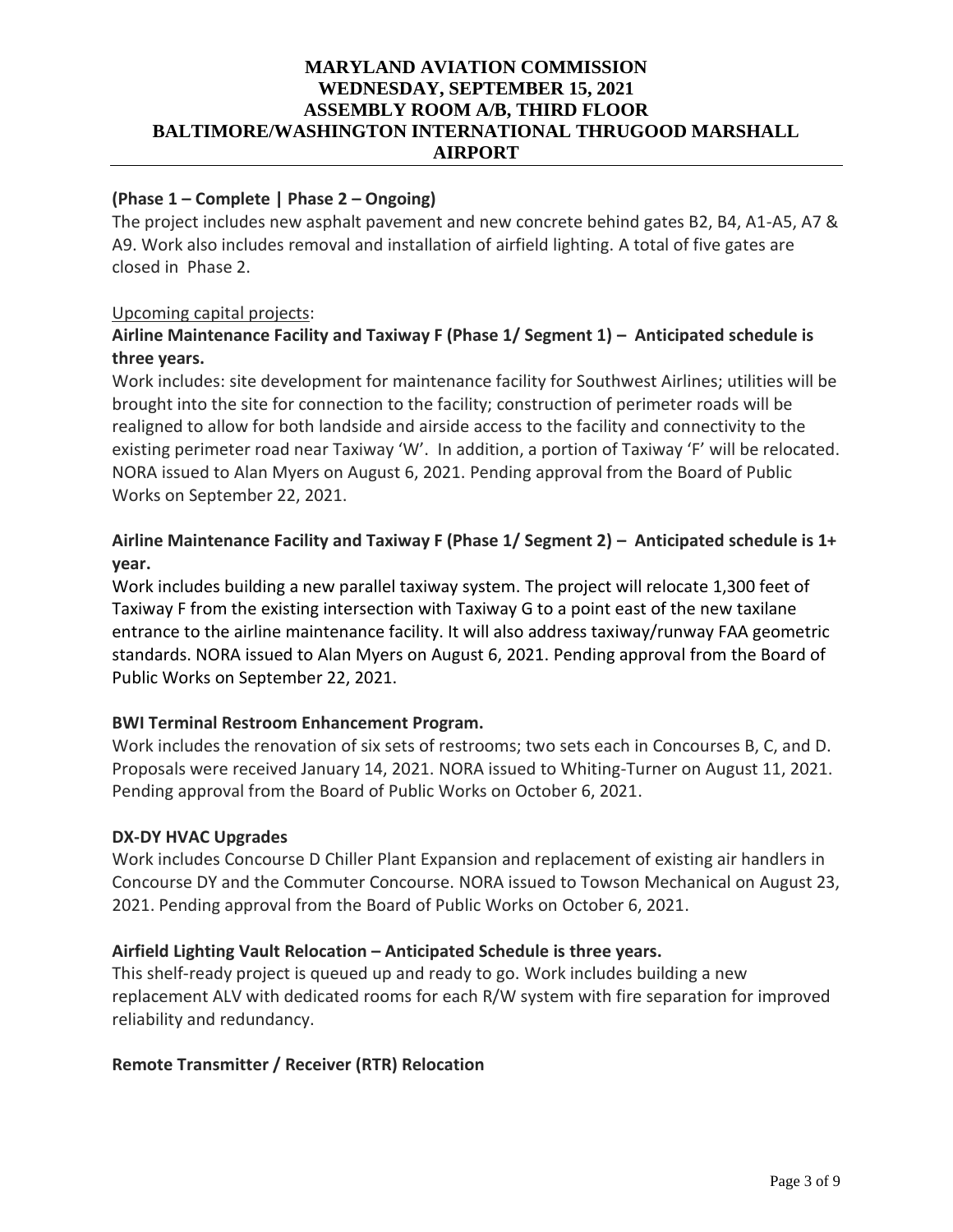Work includes supporting the relocation of the RTR (RR) installation by providing site infrastructure to allow FAA installation of the tower. NORA issued to Brawner Builders on August 31, 2021.

### **Terminal A/B Connector and Baggage Handling System - Anticipated Schedule is 2021-2026.**

Work includes two-level expansion to Terminal A/B, new expanded baggage handling system, extensive sitework to include underground utility relocations and concrete apron reconstruction. This project has had updates to the design, which has yielded tens of millions of dollars in cost savings. Funding for this project has been secured because of the MAA bond sale.

#### **BUSINESS DEVELOPMENT & MANAGEMENT** – James Walsh

Federal Relief to MAA:

| Total           |
|-----------------|
| \$87.6 million  |
| \$24.1 million  |
| \$95.5 million  |
| \$207.3 million |
|                 |

#### CARES Funding:

|                         | -All CARES funding (\$87.6 million) has been received |
|-------------------------|-------------------------------------------------------|
| -Allocation of Funding: | Capital Project Expenses \$12.6 million               |
|                         | Debt Service \$14.3 million                           |
|                         | Operating Expenses \$60.8 million                     |

CRRSAA Funding:

| -\$20 million of CRRSAA funding has been received |                                                 |  |
|---------------------------------------------------|-------------------------------------------------|--|
| -Allocation of Funding:                           | Transportation Trust Fund Revenue \$2.8 million |  |
|                                                   | COVID Projects \$1.3 million                    |  |
|                                                   | PFC Debt/ MDOT Loan \$20 million                |  |

ARP Funding:

| -\$80 million of ARP funding has been received |                                          |  |
|------------------------------------------------|------------------------------------------|--|
| -Allocation of Funding:                        | Transportation Trust Fund \$11.4 million |  |
|                                                | COVID Projects \$4.1 million             |  |
|                                                | PFC Debt/ MDOT Loan \$80 million         |  |

PFC Application

MAA to Begin Consultations with FAA and Airlines on PFC Application 14. PFC Application 14 eligible projects:

-Delta and Spirit Relocations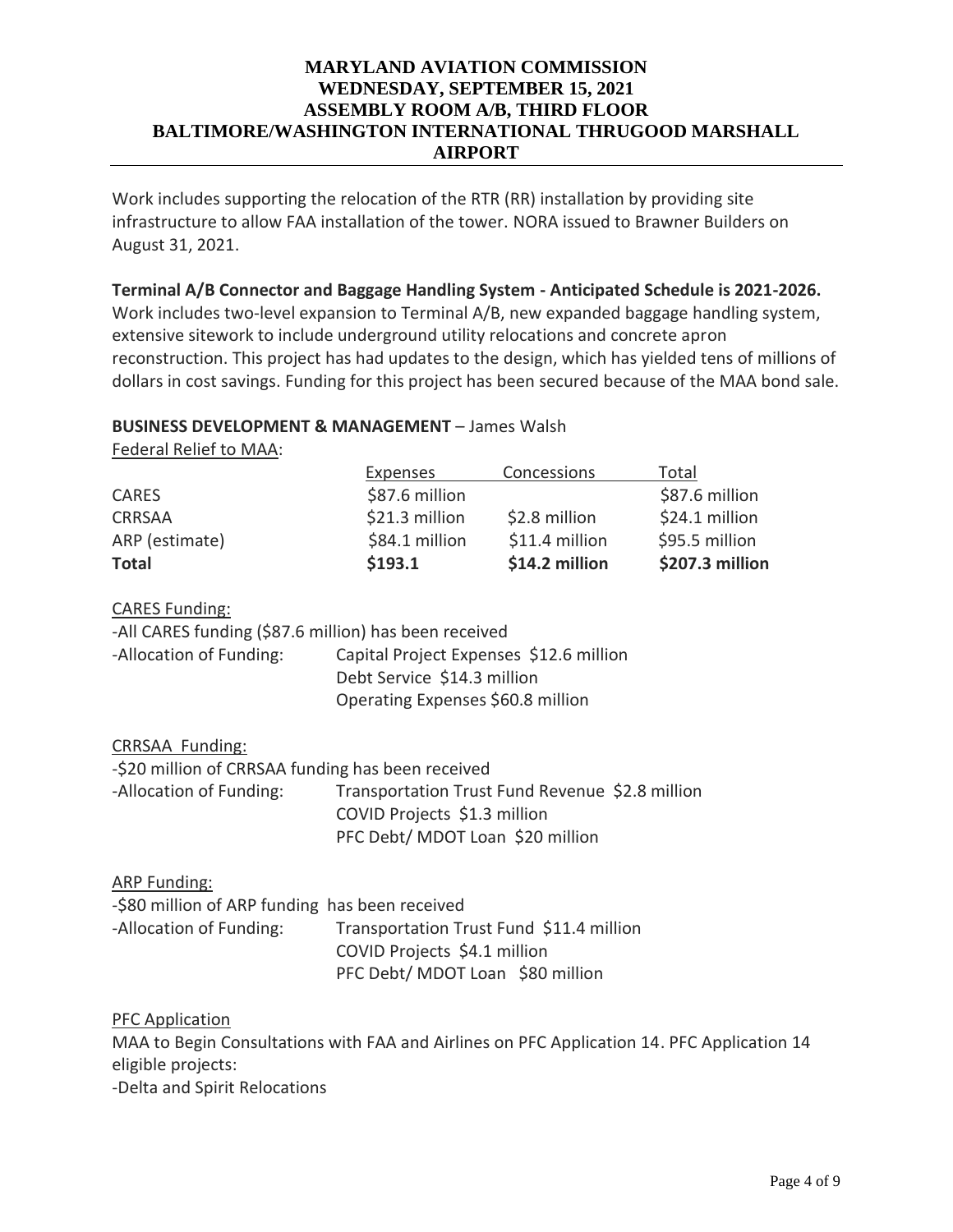-New Bag Claim Devices -MDTA Police Relocation -BWI Marshall Security Fence -Replacement Radios -Replacement of aged snow removal equipment -FIS Restart -Pavement Replacement

## Infrastructure Bill

If passed into law, the Infrastructure Investment and Jobs Act will enable the allocation of \$2.48 billion for Primary Airports from FY 2022 thru FY 2026. BWI Marshall will receive \$27.5 million.

The funds have to be spent on projects that are: -PFC eligible -Used within a 4-year window from allocation -Awarded like AIP Entitlements (all eligible projects are guaranteed funding) -Not used for debt service

## **MTN OPERATIONS & MAINTENANCE** – Al Pollard

At the start of the pandemic in March 2020, aircraft operations at Martin State Airport declined but began rebounding in May 2020. Since that time, operations have remained steady. Corporate travel via charter flights to and from Martin State airport account for most of the activity. In comparing year-over-year flight activity – aircraft operations in June 2021 were up slightly, and for the months of July and August operations have increased compared to the same time last year. Fuel sales were up in August this year compared to last year. Martin State Airport continues to generate significant revenue from fuel sales and aircraft parking. Currently, four flight schools operate at the airport.

### **MARKETING & AIR SERVICE DEVELOPMENT** – Jonathan Dean and Jordan Kayloe

Communications and Marketing Update – BWI Marshall received a variety of press coverage recently. News stories were about:

- Passenger levels returning to normal at BWI airport
- Governor Hogan celebrates Ribbon Cutting of FirstCall Medical Center at BWII Thurgood Marshall Airport
- Sky Squad Launches at BWI Thurgood Marshall Airport to Make Travel a Breeze
- BWI Receives GBAC Star Accreditation, the Industry's Gold Standard for Clean and Safe Public Buildings

Air Service and Traffic Statistics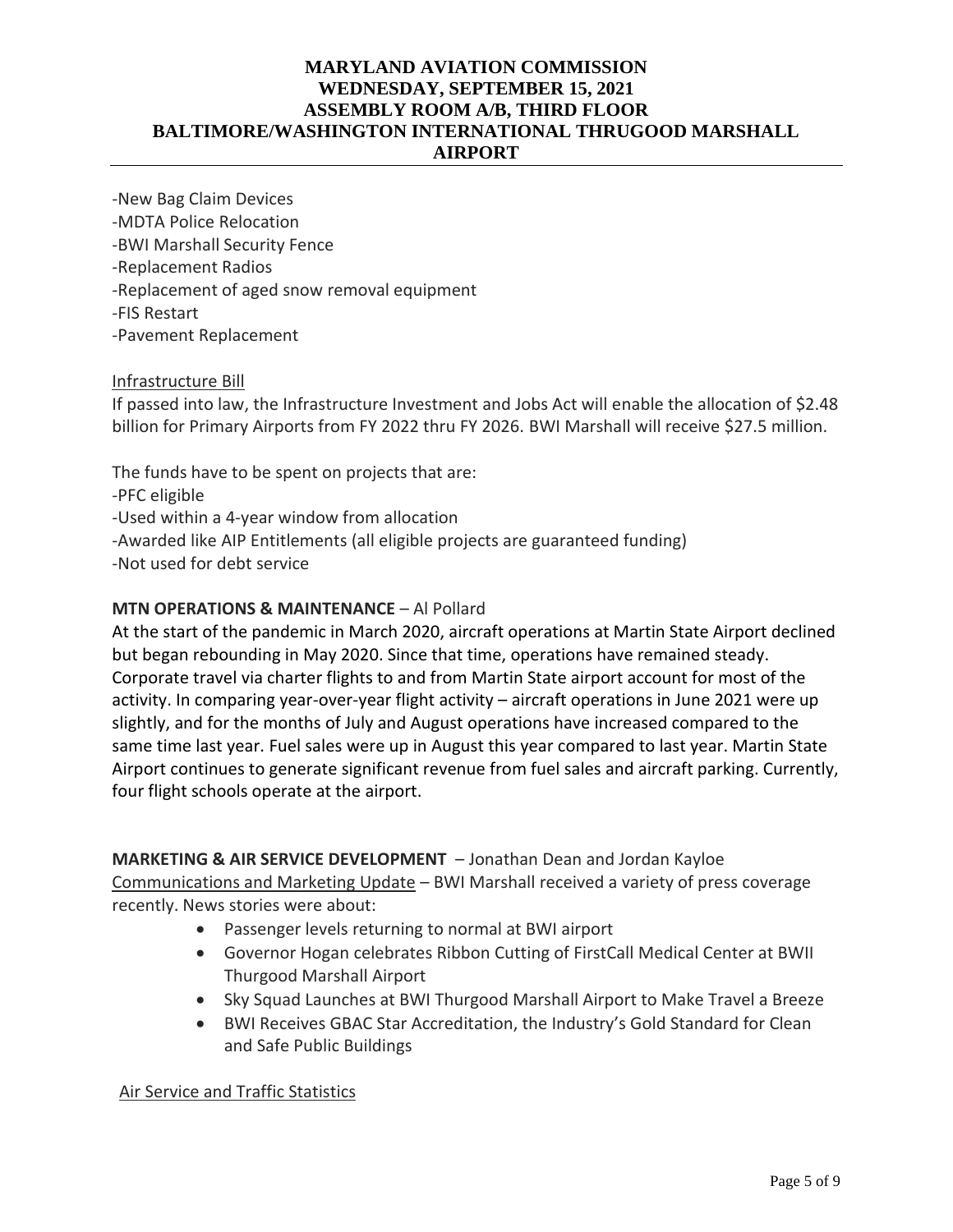Total passenger numbers show strong recovery since March. By month in 2021--January fell 59%; February fell 58%; March fell 43% from 2019; April fell 33% and May fell 26%, June fell 26%, July preliminary numbers fell 22%. The recent declines are lower than TSA declines, meaning more passengers are connecting at BWI Marshall.

TSA statistics show recovery at BWI Marshall leads the region. Since May 2020, the airport has recovered more quickly than DCA and IAD. BWI Marshall has maintained the top position since May 2020.

Cargo movement set a new record for tonnage in July 2021. Increased Amazon service brought gains in 2020, but schedules stabilized by October. A record for cargo movement was set in December 2020, and a new record was set in July 2021. By month in 2021--January grew 9%; February grew 3%; March grew 1%, April grew 23%, May grew 2%, June grew 0%, July preliminary numbers grew 6%.

Total operations have fallen much less than passenger numbers. With operations holding mostly steady since March, passengers have increased, and load factors have increased strongly. By month in 2021--January fell 34%; February fell 41%; March and April fell 26% from 2019, and May 25%, June 23%, and July preliminary numbers fell 23%.

Looking ahead at future capacity, Q3 is down 21% and Q4 is down 17% from Q3 and Q4 2019.

New route announcements continue sparingly during the Pandemic.

Air Senegal has launched a new route from BWI to JFK to: -Dakar, Senegal

Southwest Airlines has launched new routes from BWI to: -Chicago, IL -Jackson, MS -Destin, FL -Sarasota, FL -Syracuse, NY -Savannah, GA -Myrtle Beach, SC

 Icelandair has launched a new route from BWI to: -Reykjavik

Spirit has announced new routes from BWI to: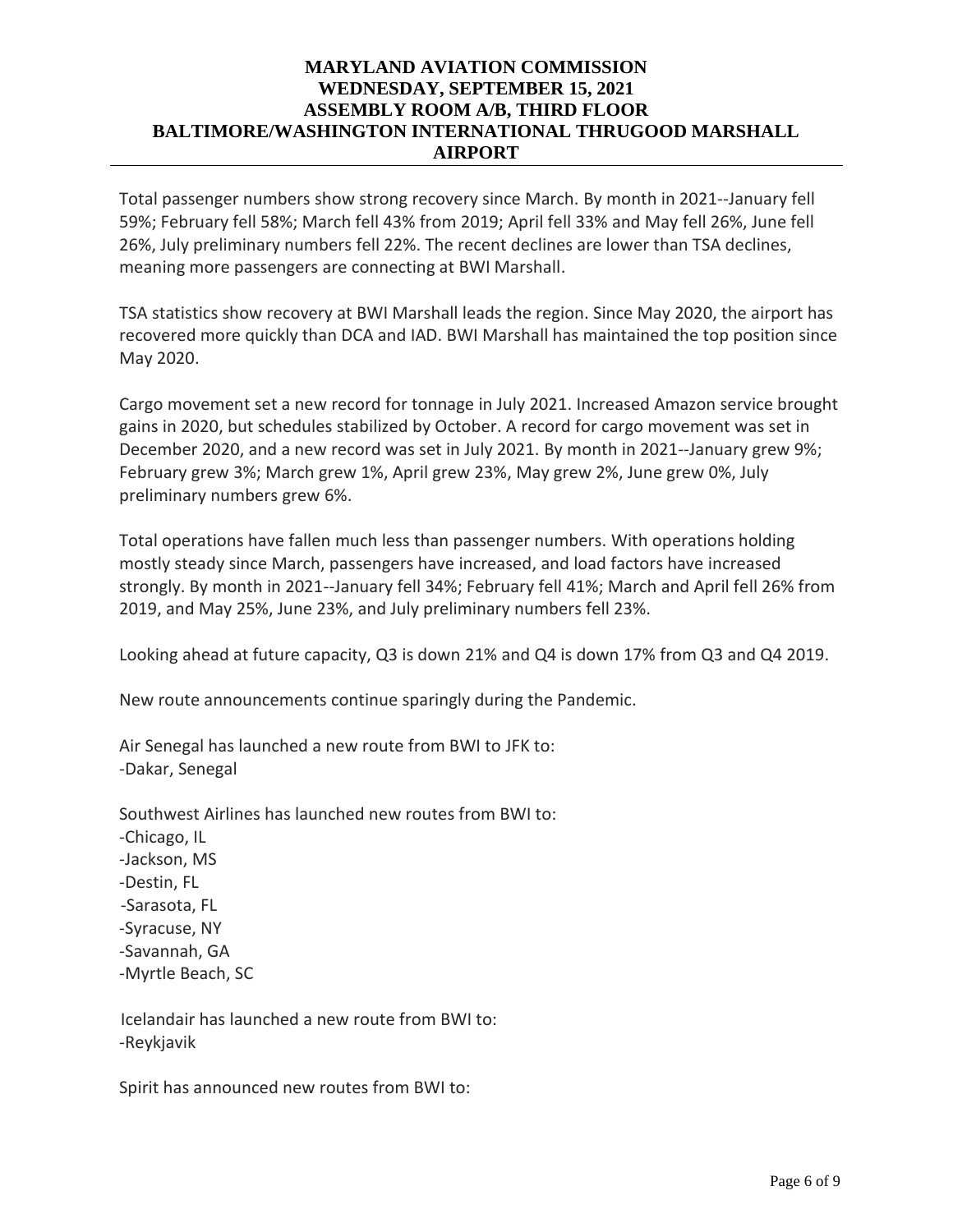#### -Miami, FL

-San Salvador *(the launch date continues to slip)*

 Allegiant has launched a new route from BWI to: -Punta Gorda, FL

 Boutique has launched a new route from BWI to: -Massena, NY

## **ADMINISTRATION & PERFORMANCE MANAGEMENT** – Shanae Murray MAA Training Plan Overview

Key metrics of the FY 2020 Training Plan included:

- 45% planned courses offered
- 387 (67%) employees completed one or more sessions
- Average class size: 9 (excludes core training and SMT leadership training)
- Competencies included: safety, communication, diversity, performance management, teamwork, leadership, business acumen, project management, customer service

Because of the pandemic, administrators in the Office of Organizational Development had to pivot in order to provide more e-learning courses to the workforce.

Some highlights of the FY 2021 Training Plan included:

- A new MAA Aviators Toastmasters Club
- The launch of the Employee Performance Assurance Program (EPAP)
- The creation of the SMT Leadership Training Series
- Mandatory and Safety Training

In FY 2021, the MAA workforce was surveyed in order to gain insight into what kinds of training opportunities employees were seeking and how they felt about training in general. Survey results indicated that:

- 75% feel their leadership support training participation for their current position and future career.
- 74% are able to apply a moderate amount to great deal of knowledge and skills from external trainings
- 64% Able to apply a moderate amount to great deal of knowledge and skills from internal trainings

#### FY2022-2023 EVOLVE Training Plan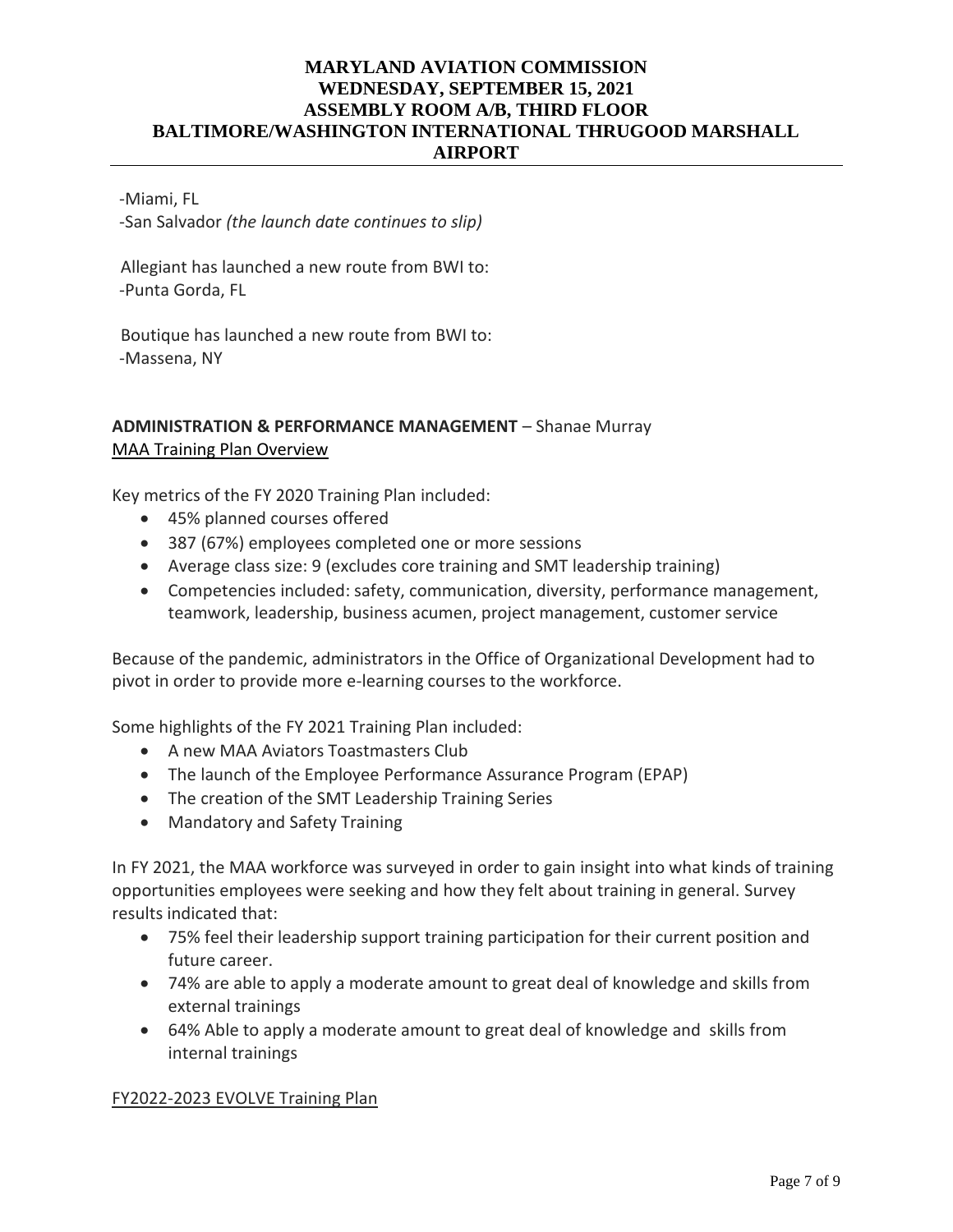The training plan draws from a variety of elements including:

- The Strategic Plan Update FY 2021- 2024
- FY 2020 Training Plan
- Compliance and Safety Training Requirements
- Leadership/ Workforce Competency Models
- Functional and Leadership Training Needs
- FY 2021 Workforce Training and Development Survey Feedback

FY 2022-2023 Training Plan focus areas include: competencies, targeted development programs, in-house support, compliance & safety, eLearning, wrap-around support services.

Competency Areas:

- Leadership
- Project Management
- Communication
- Teamwork/Relationship Management
- Diversity
- Performance Management
- Customer Focus
- Job Knowledge/Business Acumen

FY 2022-2023 Targeted Development Programs:

- Advance Leadership Development Program
- New Leaders Program
- Management Training Program (policy focused)

Key Features of the Curriculum Approach:

- Establishes required and baseline training
- Aligns with vision, mission, values
- Outlines clear expectations for current positions and future opportunities

### **PUBLIC COMMENT** – Jane Toskes

Ms. Toskes spoke as a representative of the Glenn L. Martin Museum. The Museum, located at Martin State Airport, offers educational programs for all ages. Ms. Toskes seeks to expand the educational opportunities that the museum provides by establishing an aircraft mechanic training program. The aim of the program would be twofold – to provide educational opportunities and jobs to the local community. Possible partners include University of Maryland Eastern Shore and Catonsville Community College.